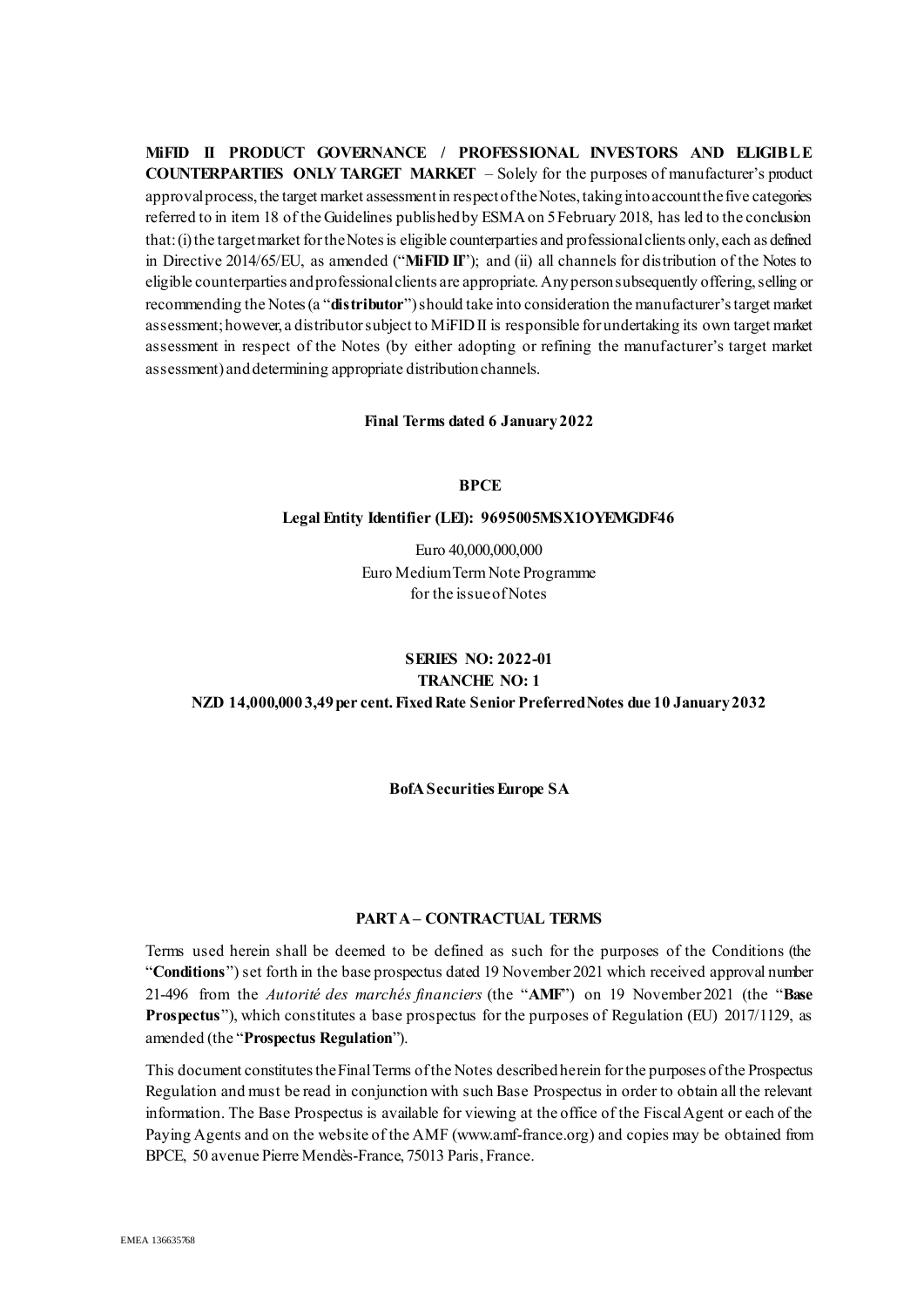| $\mathbf{1}$            | Issuer:                   |                                                                          | <b>BPCE</b>                                                                                                                                                                                |
|-------------------------|---------------------------|--------------------------------------------------------------------------|--------------------------------------------------------------------------------------------------------------------------------------------------------------------------------------------|
| $\overline{2}$          | (i)                       | Series Number:                                                           | 2022-01                                                                                                                                                                                    |
|                         | (ii)                      | Tranche Number:                                                          | 1                                                                                                                                                                                          |
| 3                       |                           | Specified Currency or Currencies:                                        | New Zealand Dollars ("NZD")                                                                                                                                                                |
| $\overline{\mathbf{4}}$ | Aggregate Nominal Amount: |                                                                          |                                                                                                                                                                                            |
|                         | (i)                       | Series:                                                                  | NZD 14,000,000                                                                                                                                                                             |
|                         | (ii)                      | Tranche:                                                                 | NZD 14,000,000                                                                                                                                                                             |
| 5                       |                           | Issue Price:                                                             | 100 per cent. of the Aggregate Nominal Amount                                                                                                                                              |
| 6                       |                           | Specified Denomination:                                                  | NZD 500,000                                                                                                                                                                                |
| 7                       | (i)                       | <b>Issue Date:</b>                                                       | 10 January 2022                                                                                                                                                                            |
|                         | (ii)                      | Interest Commencement Date:                                              | <b>Issue Date</b>                                                                                                                                                                          |
| 8                       |                           | Interest Basis:                                                          | 3.49 per cent. Fixed Rate<br>(further particulars specified below)                                                                                                                         |
| 9                       |                           | Maturity Date:                                                           | 10 January 2032                                                                                                                                                                            |
| 10                      |                           | Redemption Basis:                                                        | Subject to any purchase and cancellation or early<br>redemption, the Notes will be redeemed on the<br>Maturity Date at 100 per cent. of their nominal amount                               |
| 11                      |                           | Change of Interest Basis:                                                | Not Applicable                                                                                                                                                                             |
| 12                      | Put/CallOptions:          |                                                                          | IssuerCall                                                                                                                                                                                 |
|                         |                           |                                                                          | (further particulars specified below)                                                                                                                                                      |
| 13                      | (i)                       | Status of the Notes:                                                     | Senior Preferred Notes                                                                                                                                                                     |
|                         | (ii)                      | Dates of the corporate authorisations<br>for issuance of Notes obtained: | Decision of the <i>Directoire</i> of the Issuer dated<br>15 March 2021 and decision of Mr. Jean-Philippe<br>BERTHAUT, Responsable Emissions Groupe of the<br>Issuer dated 23 December 2021 |

# **PROVISIONS RELATING TO INTEREST (IF ANY) PAYABLE**

| $\frac{1}{2}$ |                                           |                                                                                    |
|---------------|-------------------------------------------|------------------------------------------------------------------------------------|
| 14            | <b>Fixed Rate Note Provisions</b>         | Applicable                                                                         |
|               | Rate of Interest:<br>(i)                  | 3.49 per cent. <i>per annum</i> payable in arrear on each<br>Interest Payment Date |
|               | Interest Payment Date(s):<br>(11)         | 10 January in each year                                                            |
|               | (iii) Fixed Coupon Amount:                | NZD 17,450 per Note of NZD 500,000 Specified<br>Denomination                       |
|               | $(iv)$ Broken Amount(s):                  | Not Applicable                                                                     |
|               | Day Count Fraction:<br>(v)                | 30/360                                                                             |
|               | (vi) Resettable:                          | Not Applicable                                                                     |
| 15            | Floating Rate Note Provisions             | Not Applicable                                                                     |
| 16            | Zero Coupon Note Provisions               | Not Applicable                                                                     |
| 17            | Inflation Linked Interest Note Provisions | Not Applicable                                                                     |
|               |                                           |                                                                                    |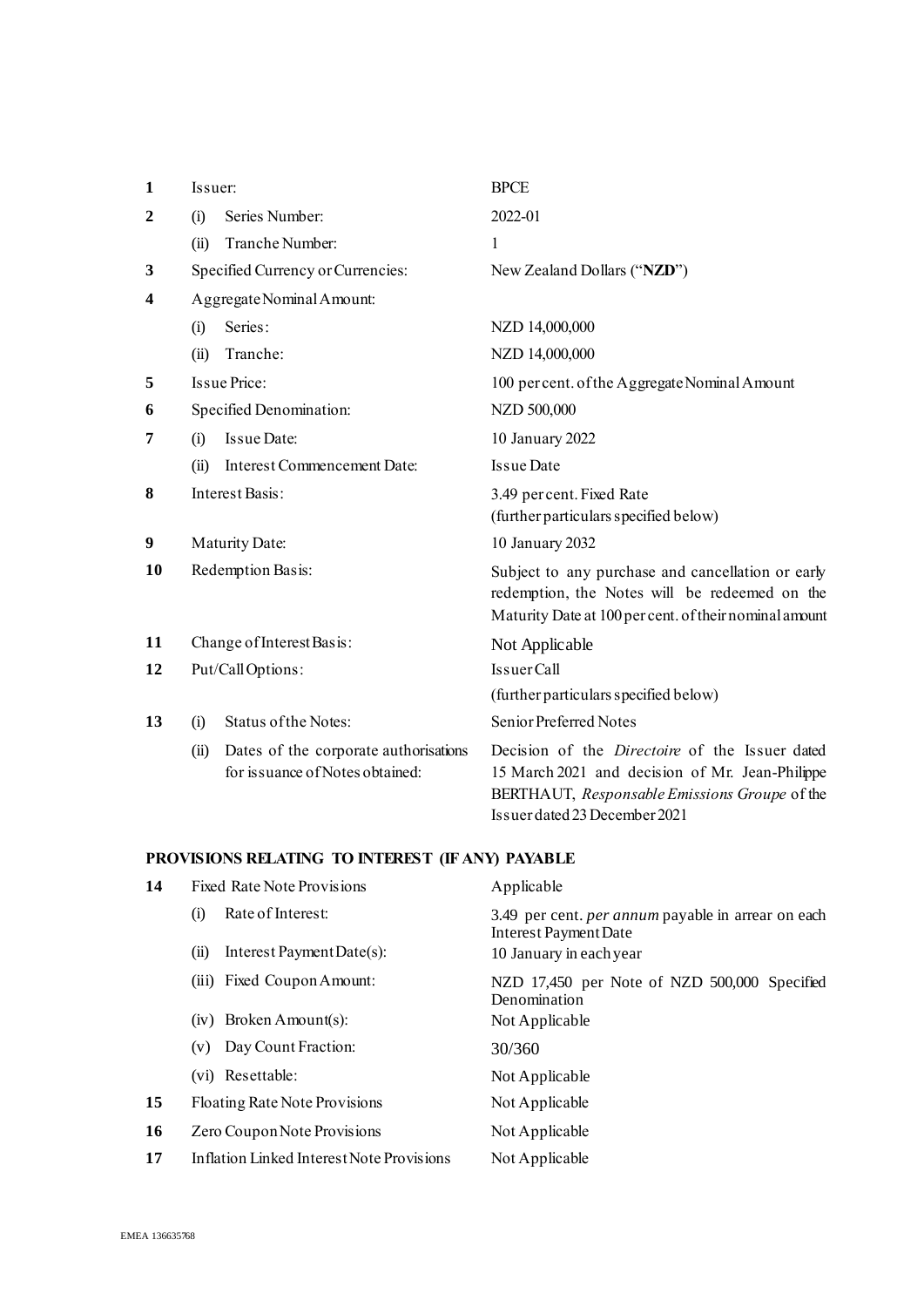## **PROVISIONS RELATING TO REDEMPTION**

| 18 |                         | Call Option                                                                                                                                                                                                                                                                                                                        | Not Applicable                                                |
|----|-------------------------|------------------------------------------------------------------------------------------------------------------------------------------------------------------------------------------------------------------------------------------------------------------------------------------------------------------------------------|---------------------------------------------------------------|
| 19 | Put Option              |                                                                                                                                                                                                                                                                                                                                    | Not Applicable                                                |
| 20 | Option:                 | MREL/TLAC Disqualification Event Call                                                                                                                                                                                                                                                                                              | Applicable                                                    |
| 21 |                         | Final Redemption Amount of each Note                                                                                                                                                                                                                                                                                               | NZD 500,000 per Note of NZD 500,000 Specified<br>Denomination |
| 22 |                         | Inflation Linked Notes - Provisions relating<br>to the Final Redemption Amount:                                                                                                                                                                                                                                                    | Not Applicable                                                |
| 23 | Early Redemption Amount |                                                                                                                                                                                                                                                                                                                                    |                                                               |
|    | (i)                     | Early Redemption Amount(s) of each<br>Senior Note payable on redemption<br>of<br>the<br>occurrence<br>an<br>upon<br>MREL/TLAC Disqualification Event<br>(Condition $6(g)$ ), if applicable, a<br>Withholding Tax Event (Condition<br>$6(i)(i)$ , a Gross-Up Event (Condition<br>6(i)(ii)) or for Illegality (Condition<br>$6(1)$ : | NZD 500,000 per Note of NZD 500,000 Specified<br>Denomination |
|    | (ii)                    | Early Redemption Amount(s) of each<br>Subordinated Note<br>payable<br>on<br>redemption upon the occurrence of a<br>Capital Event (Condition 6(h), a<br>Withholding Tax Event (Condition<br>$6(i)(i)$ , a Gross-Up Event (Condition<br>$6(i)(ii)$ or a Tax Deductibility Event<br>(Condition $6(i)(iii)$ ):                         | Not Applicable                                                |
|    |                         | (iii) Redemption for taxation<br>reasons<br>permitted on days others than Interest<br>Payment Dates (Condition 6(i)):                                                                                                                                                                                                              | Yes                                                           |
|    |                         | (iv) Unmatured Coupons to become void<br>upon early redemption (Materialised<br>Bearer Notes only) (Condition 7(f)):                                                                                                                                                                                                               | Not Applicable                                                |
|    |                         | <b>GENERAL PROVISIONS APPLICABLE TO THE NOTES</b>                                                                                                                                                                                                                                                                                  |                                                               |
| 24 |                         | Form of Notes:                                                                                                                                                                                                                                                                                                                     | Dematerialised Notes                                          |
|    | (i)                     | Form of Dematerialised Notes:                                                                                                                                                                                                                                                                                                      | Bearer form (au porteur)                                      |
|    | (ii)                    | Registration Agent:                                                                                                                                                                                                                                                                                                                | Not Applicable                                                |
|    |                         | (iii) Temporary Global Certificate:                                                                                                                                                                                                                                                                                                | Not Applicable                                                |
|    |                         | (iv) Applicable TEFRA exemption:                                                                                                                                                                                                                                                                                                   | Not Applicable                                                |
| 25 |                         | Financial Centre(s):                                                                                                                                                                                                                                                                                                               | Auckland, Wellington and TARGET                               |
| 26 |                         | Talons for future Coupons or Receipts to be<br>attached to Definitive Notes (and dates on<br>which such Talons mature):                                                                                                                                                                                                            | Not Applicable                                                |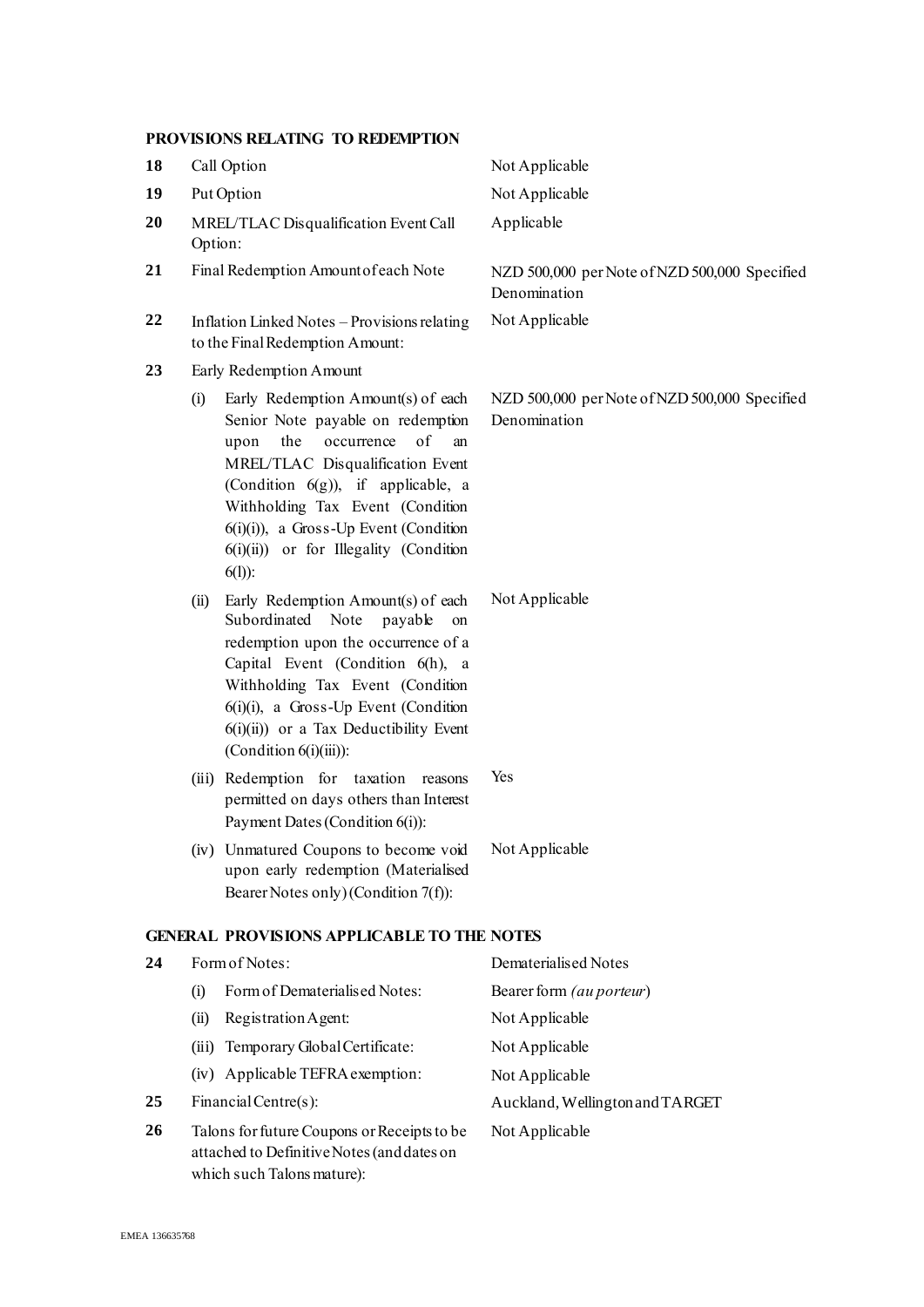| 27 | Details relating to Instalment Notes: amount<br>of each instalment, date on which each<br>payment is to be made: | Not Applicable                                                                                                                                                                                                                                                                                                                          |
|----|------------------------------------------------------------------------------------------------------------------|-----------------------------------------------------------------------------------------------------------------------------------------------------------------------------------------------------------------------------------------------------------------------------------------------------------------------------------------|
| 28 | Redenomination provisions:                                                                                       | Not Applicable                                                                                                                                                                                                                                                                                                                          |
| 29 | Purchase in accordance with applicable<br>French laws and regulations:                                           | Applicable                                                                                                                                                                                                                                                                                                                              |
| 30 | Consolidation provisions:                                                                                        | Not Applicable                                                                                                                                                                                                                                                                                                                          |
| 31 | Meeting and Voting Provisions (Condition<br>$11$ :                                                               | Contractual <i>Masse</i><br>Name and address of the initial Representative:<br>As per Condition $11(c)$<br>Name and address of the alternate Representative: As<br>per Condition $11(c)$<br>The Representative will receive a remuneration of<br>EUR 2,000 (excluding VAT) per year so long as any<br>of the Notes remains outstanding. |

# **RESPONSIBILITY**

The Issuer accepts responsibility for the information contained in these Final Terms.

Signed on behalf of BPCE

Duly represented by:............................................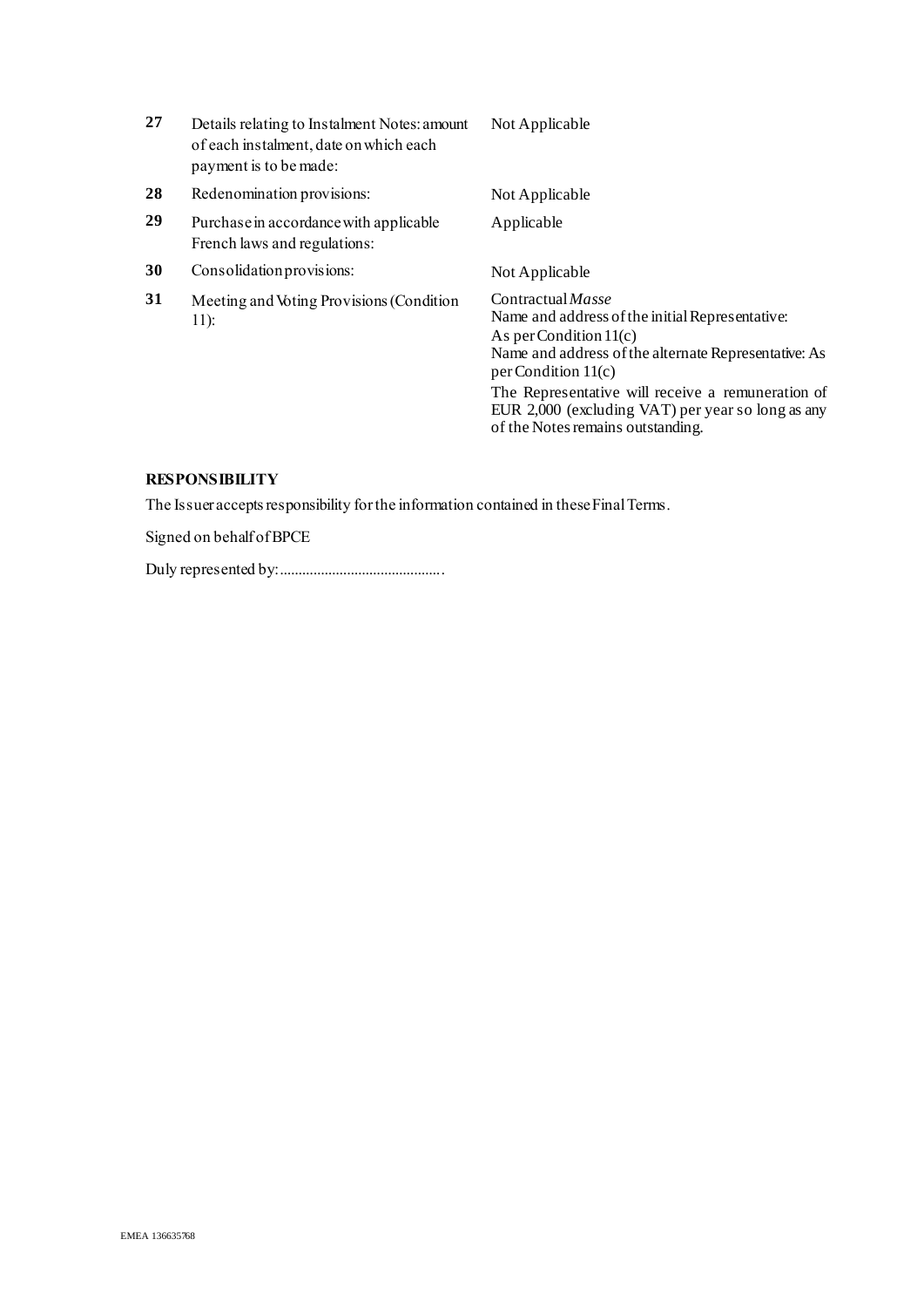## **PART B – OTHER INFORMATION**

### **1 LISTING AND ADMISSION TO TRADING**

**2** 

| Listing and Admission to trading<br>(i)                                | Application has been made by the Issuer (or on its<br>behalf) for the Notes to be listed and admitted to trading<br>on Euronext Paris with effect from the Issue Date. |  |
|------------------------------------------------------------------------|------------------------------------------------------------------------------------------------------------------------------------------------------------------------|--|
| Estimate of total expenses related to<br>(ii)<br>admission to trading: | EUR 8,500                                                                                                                                                              |  |
| <b>RATINGS</b>                                                         |                                                                                                                                                                        |  |
| Ratings:                                                               | The Notes are expected to be rated:<br>$S\&P: A$<br>S&P is established in the European Union and registered<br>under Regulation (EC) No 1060/2009 as amended.          |  |

### **3 INTERESTS OF NATURAL AND LEGAL PERSONS INVOLVED IN THE ISSUE**

Save as discussed in "Subscription and Sale", so far as the Issuer is aware, no person involved in the offer of the Notes has an interest material to the offer.

## **4 REASONS FOR THE OFFER, ESTIMATED NET PROCEEDS AND TOTAL EXPENSES**

|   | Reasons for the offer:<br>(i)                                                                               | The net proceeds of the issue of the Notes will be used<br>for the Issuer's general corporate purposes.                |  |
|---|-------------------------------------------------------------------------------------------------------------|------------------------------------------------------------------------------------------------------------------------|--|
|   | Estimated net proceeds:<br>(ii)                                                                             | NZD 14,000,000                                                                                                         |  |
| 5 | YIELD                                                                                                       |                                                                                                                        |  |
|   | Indication of yield:                                                                                        | 3.49 percent.                                                                                                          |  |
|   |                                                                                                             | The yield is calculated at the Issue Date on the basis of<br>the Issue Price. It is not an indication of future yield. |  |
| 6 | <b>OPERATIONAL INFORMATION</b>                                                                              |                                                                                                                        |  |
|   | ISIN:                                                                                                       | FR0014007IK1                                                                                                           |  |
|   | Common Code:                                                                                                | 242794044                                                                                                              |  |
|   | Depositaries:                                                                                               |                                                                                                                        |  |
|   | Euroclear France to act as Central<br>(i)<br>Depositary:                                                    | Yes                                                                                                                    |  |
|   | Common Depositary for Euroclear and<br>(ii)<br>Clearstream:                                                 | N <sub>0</sub>                                                                                                         |  |
|   | Any clearing system(s) other than Euroclear<br>and Clearstreamand the relevant<br>identification number(s): | Not Applicable                                                                                                         |  |
|   | Delivery:                                                                                                   | Delivery free of payment                                                                                               |  |
|   | Names and addresses of additional Paying<br>Agent(s)(ifany):                                                | Not Applicable                                                                                                         |  |
| 7 | <b>DISTRIBUTION</b>                                                                                         |                                                                                                                        |  |
|   | Method of distribution:<br>(i)                                                                              | Non-syndicated                                                                                                         |  |
|   | If syndicated:<br>(ii)                                                                                      |                                                                                                                        |  |